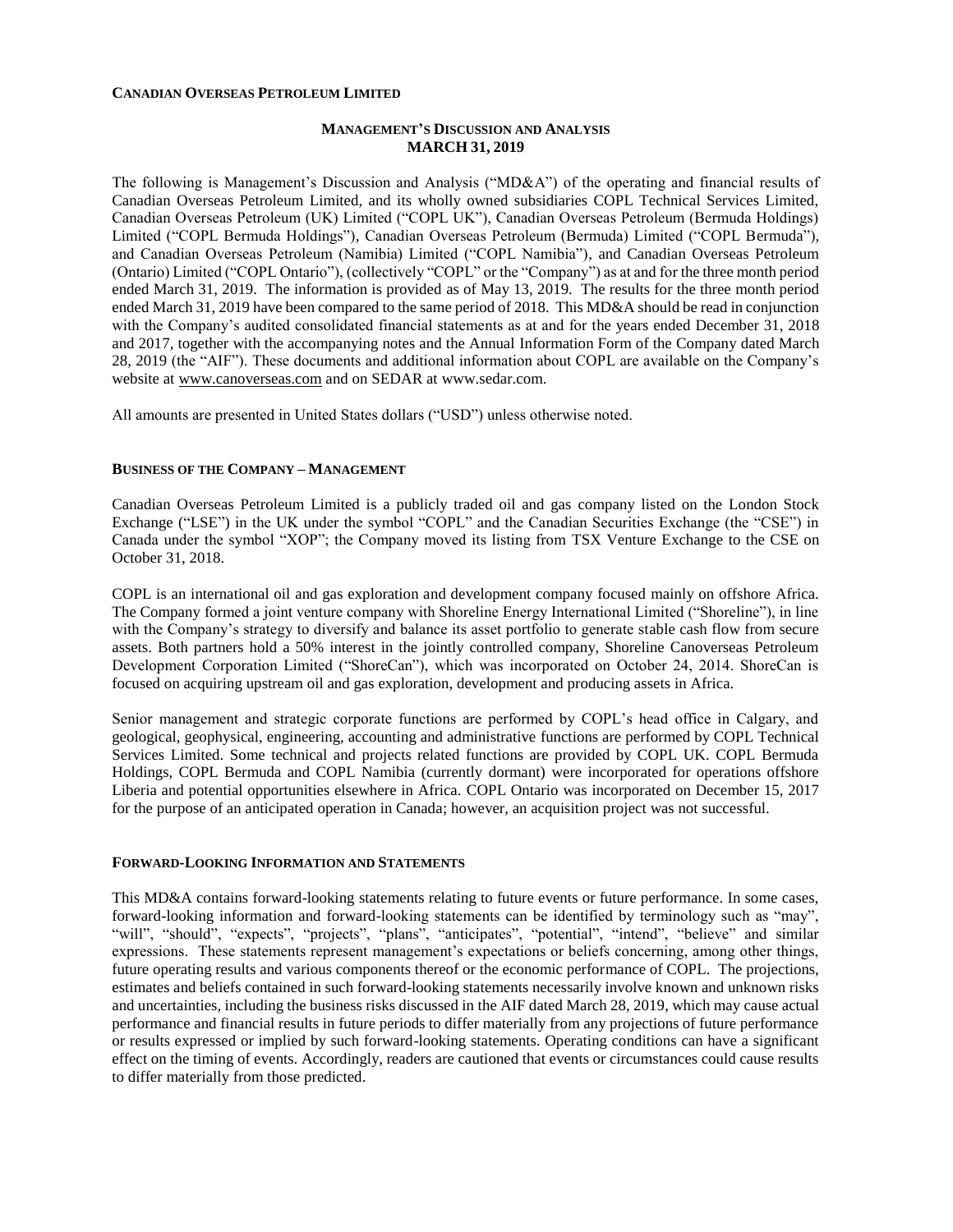### **FORWARD-LOOKING INFORMATION AND STATEMENTS (CONTINUED)**

Forward-looking statements included or incorporated by reference in this document include statements with respect to:

- the Company's current strategy to establish and grow an oil and gas business (the "Overview and Overall Performance", "Outlook" and "Liquidity and Capital Resources and Going Concern" sections);
- the Company's ability to raise capital and obtain the financing necessary to develop profitable oil operations (the "Overview and Overall Performance", "Outlook", "Share Capital" and "Liquidity and Capital Resources and Going Concern" sections);
- the Company's ability to manage its financial and operational risks (the "Overview and Overall Performance", "Financial Instruments", "Commitments and Contractual Obligations" and "Liquidity and Capital Resources and Going Concern" sections).

The Company's AIF for the year ended December 31, 2018 describes major risks, material assumptions and other factors related to forward-looking information and forward-looking statements that could influence actual results and are incorporated herein by reference. These risks, assumptions and other factors have been provided for readers to gain a more complete perspective on COPL's future operations. However, readers should be cautioned that the list of factors is not exhaustive and that this information may not be appropriate for other purposes. Forwardlooking information and forward-looking statements included or incorporated by reference in this MD&A are valid only as at the date of this MD&A, and the Company does not intend to update or revise these forward-looking statements and forward-looking information except as required by applicable securities laws. The forward-looking information and forward-looking statements contained in this MD&A are expressly qualified by this cautionary statement.

# **OVERVIEW AND OVERALL PERFORMANCE \***

In the first quarter of 2019, management progressed some options to finance the Company's continuing operation as well as to obtain funding for Essar Nigeria project. The Company continued to identify, evaluate and pursue exploration and development opportunities in African countries and elsewhere. The Company continues to be focused on opportunities that its seasoned technical team has strength in evaluating and developing.

### *Expansion of African Portfolio*

In October 2014, COPL formed a joint venture company with Shoreline Energy International Limited called Shoreline CanOverseas Petroleum Development Corporation Limited ("ShoreCan"). Both partners hold a 50 percent interest in the jointly controlled company, which is focused on acquiring upstream oil and gas exploration, development and producing assets in Africa. ShoreCan is a special purpose vehicle registered in Bermuda. The following country and project overviews fall under the realm of ShoreCan's dealings.

### *Nigeria*

On September 14, 2016, COPL announced that ShoreCan had completed the acquisition of 80% of the share capital of Essar Exploration and Production Limited (Nigeria) ("Essar Nigeria"). Essar Nigeria's sole asset is a 100% interest and operatorship of an oil prospecting license, located about 50 kilometres offshore in the central area of the Niger Delta ("OPL 226"). As a party to a PSC for OPL 226, Essar Nigeria is required to seek Nigerian Government ministerial consent for the transaction.

Application has been made to the appropriate government bodies and the process is in the final stage of being granted ministerial consent for the Essar acquisition. On October 2, 2018, the Nigerian National Petroleum Corporation ("NNPC") granted a conditional approval of a twenty four months extension for the Phase-1 exploration period until October 1, 2020. The extension is subject to certain conditions, including submission of a Performance Bond of \$7 million that is required further to the Production Sharing Contract ("PSC"), to cover the Phase-1 exploration period work program at OPL 226. ShoreCan will provide security for the Performance Bond underwritten by a Nigerian Bank as required to be provided by Essar Nigeria.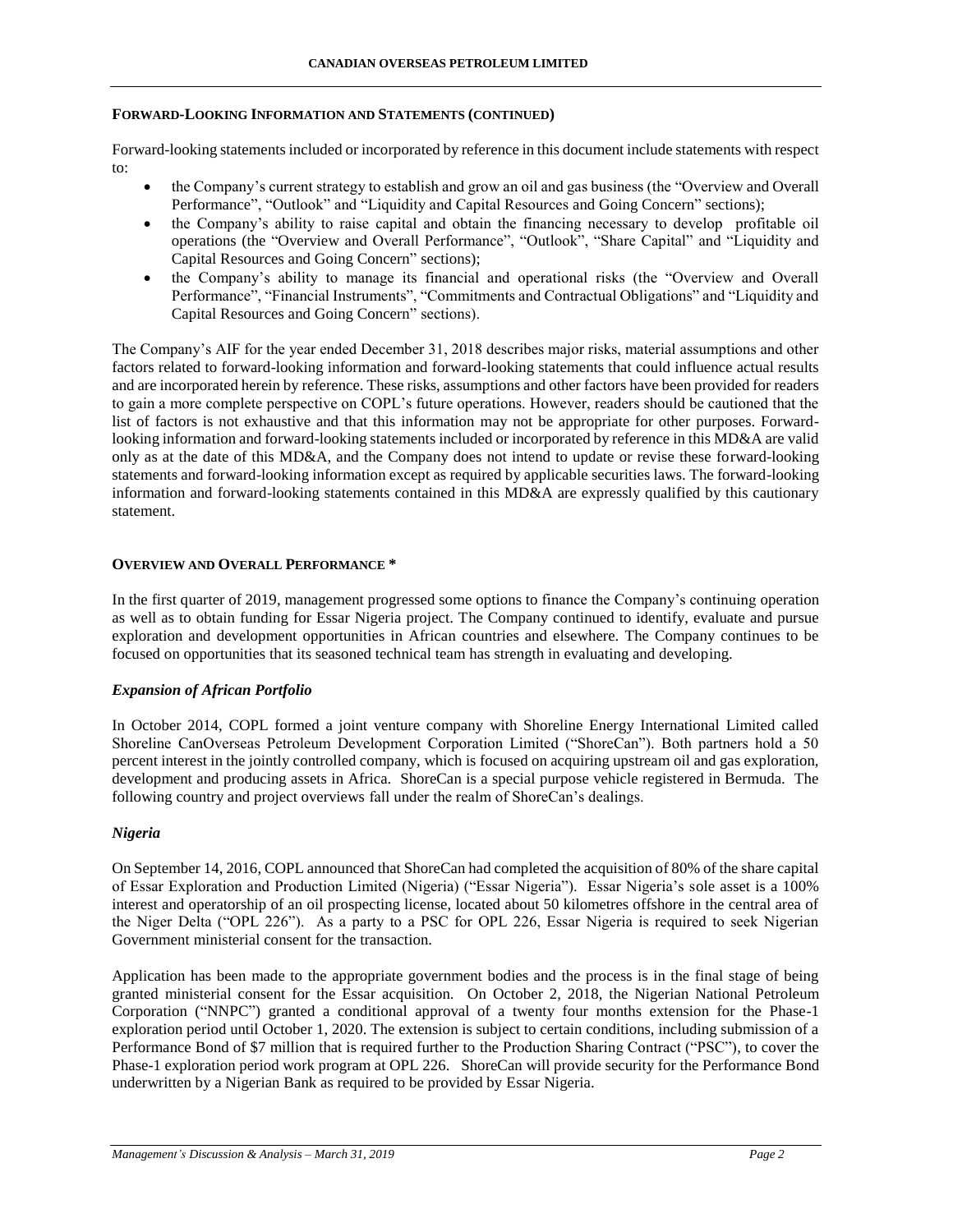#### **OVERVIEW AND OVERALL PERFORMANCE (CONTINUED) \***

### *Nigeria (continued)*

OPL 226 has an area of 1530  $km^2$  and is situated in water depths ranging from 40 to 180 meters. It offers oil appraisal and development opportunities having near term oil production potential and significant exploration upside. Historically, four of the five wells with oil and gas shows were drilled in 1972 and 1973, however, the most recent fifth well (Noa-1) was an oil discovery drilled in 2001. ShoreCan has completed additional seismic processing of the most recent 568 km<sup>2</sup> 3D seismic survey acquired by Essar Nigeria in 2012. The advanced seismic processing techniques, applied to this data set by ShoreCan, were successfully completed to differentiate oilbearing sands from gas-bearing or water-bearing sands. ShoreCan plans to drill exploitation wells adjacent to the Noa-1 discovery well. At the request of COPL, Netherland, Sewell & Associates, Inc. ("NSAI") prepared an independent report (the "Report") in accordance with Canadian National Instrument 51-101 evaluating the Contingent and Prospective Resources attributed to OPL 226, as of December 31, 2018. The Contingent and Prospective Resource volumes estimated in the NSAI report are disclosed in the Company's AIF dated March 28, 2019 under Appendix A in accordance with NI-51-101 rules and regulations.

In July 2018, ShoreCan received and agreed to a project financing and offtake agreement term sheet (the "Term Sheet"), providing for a minimum \$30 million to a maximum of \$50 million Senior Secured Facility (the "Facility"), for investment by ShoreCan into Essar Nigeria from the Mauritius Commercial Bank Limited ("MCB") and Trafigura PTE Ltd. ("Trafigura").

The Facility would provide funding for all production related expenditures following the drilling and testing of the initial production well to be drilled by Essar Nigeria on OPL 226. Drawing on the Facility is contingent on among other things:

- An additional \$20 million to \$33 million of funding from ShoreCan;
- \$100 million funding from an offshore oil services group ("Service Provider") to deliver the project;
- A minimum of 6,000 bbl/d production rate averaged over 20 days; and
- The execution of a formal definitive binding agreement between the parties.

Other material terms of the proposed Facility include the following: two-year term to maturity and a grant to the lenders of \$3 million worth of warrants to purchase COPL common shares with a term of two years with an exercise price equal to the market price of the COPL common shares on the date of closing of the Facility.

The project as planned involves the drilling and completion of a horizontal oil production well offsetting the 2001 Noa-1 oil discovery well and the drilling and completion of two (2) to three (3) additional high angle oil production wells in the adjacent Noa East fault block from a common wellhead platform, and placing these wells on production in an approved early production scheme. Essar Nigeria has prepared a work program for this initial campaign on OPL 226 in the form of a field development plan ("FDP") for submission to the Concessionaire, NNPC. Upon request in late December 2018, the Company submitted a comprehensive report entitled "Oil Prospecting License 226, Offshore Nigeria – Exploration Period: Phase I and Phase II Work Program" to the NNPC.

ShoreCan is in discussions with the Service Provider, which involve the provision of drilling services, the supply of a mobile production unit and a storage vessel for a deferred fee. The Company will provide updates on these discussions in due course.

As part of the transaction, the Term Sheet provides for Essar Nigeria to enter into a crude oil offtake arrangement with Trafigura.

Cofarco SAS ("Cofarco") of Paris is engaged as Financial Advisor to the Company for the project financing.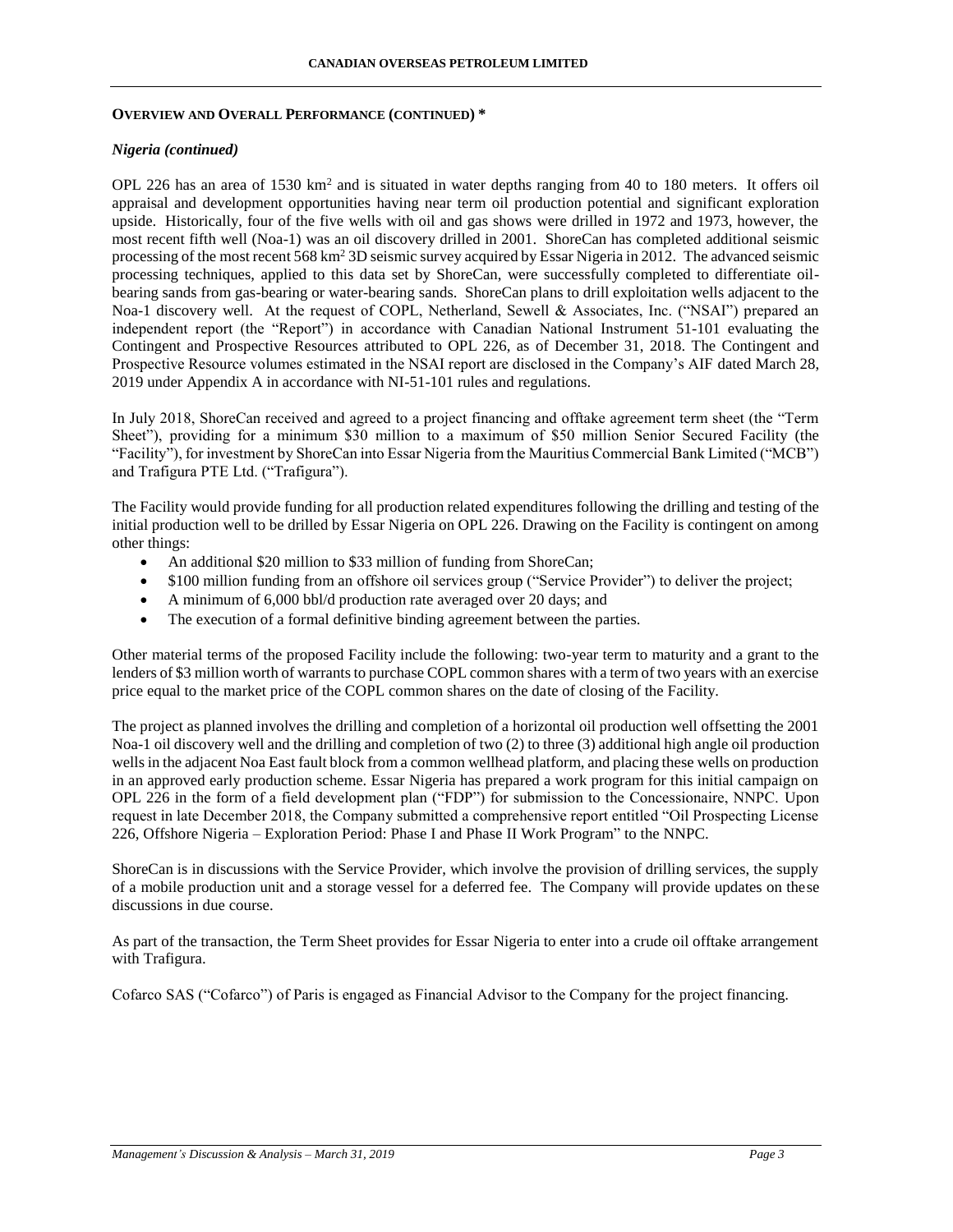### **OVERVIEW AND OVERALL PERFORMANCE (CONTINUED) \***

# *Mozambique*

In Mozambique, the Company is part of a consortium that was indicatively awarded a prospective onshore license (PT5-B) under the 5th licensing round. COPL's interest in Mozambique will be dependent on successful negotiation of a new Production Sharing Contract (PSC). The consortium will be invited to negotiate with the Government of Mozambique the terms of the PSC governing the block. These terms will include the acquisition of 1600 line km of 2D seismic. According to the Company's Mozambican partner, the Instituto Nacional de Petroléo (INP) has finalized the Exploration Production Concession Contract (EPCC) discussions with successful bidders as part of the Fifth Licensing Round in 2014. On October 8, 2018, the INP announced that it had signed agreements with ExonMobil and Rosneft for offshore blocks in the Rovuma Basin. INP signed an agreement with ENI (Ente Nazionale Idrocarburi) and Sasol for an offshore block in the Northern Zambezi Basin on October 18, 2018. The Company expects to enter into discussions with INP regarding onshore Block PT5-B in the second half of 2019. The ExxonMobil EPCC agreed model version will serve as the basis for future negotiations with all companies.

*\* This section contains forward-looking information. Please see the "Forward-looking Information and Statements" section (at the beginning of this document) for a discussion of risks and uncertainties relating to such information.*

# **OUTLOOK \***

The Company's strategy is to grow its international oil and gas business offshore Africa and elsewhere in the world by farming into, and/or acquiring interests in, exploration, unappraised and/or undeveloped assets as well as in producing assets using the expertise and experience of its senior management team.

The Company's short-term operations will focus on:

- closing a financing for the Company's further operation;
- working to progress the project financing for OPL 226 in Nigeria and planning of drill locations of the first well;
- negotiating the terms of the PSC governing the Block PT5-B with the Mozambique government; and
- working to evaluate new opportunities available in Africa.

Currently the Company does not have material cash inflows and/or adequate financing to develop profitable operations. The Company is pursuing exploration projects and contracts that will require substantial additional financing before they are able to generate positive cash flows. Accordingly, the Company's continued successful operation is dependent on its ability to obtain additional financing. There is no assurance that the Company will be able to obtain adequate financing in the future or that such financing will be obtained on terms advantageous to the Company. The Company currently does not have sufficient cash flows to cover forecasted administrative expenses for 2019. With no assurance such financing will be obtained in future, there is material uncertainty that casts substantial doubt on the business' ability to continue as a going concern. All of these factors represent events, risks or uncertainties that management believes will materially affect the Company's future performance.

*\* This section contains forward-looking information. Please see the "Forward-looking Information and Statements" section (at the beginning of this document) for a discussion of risks and uncertainties relating to such information.*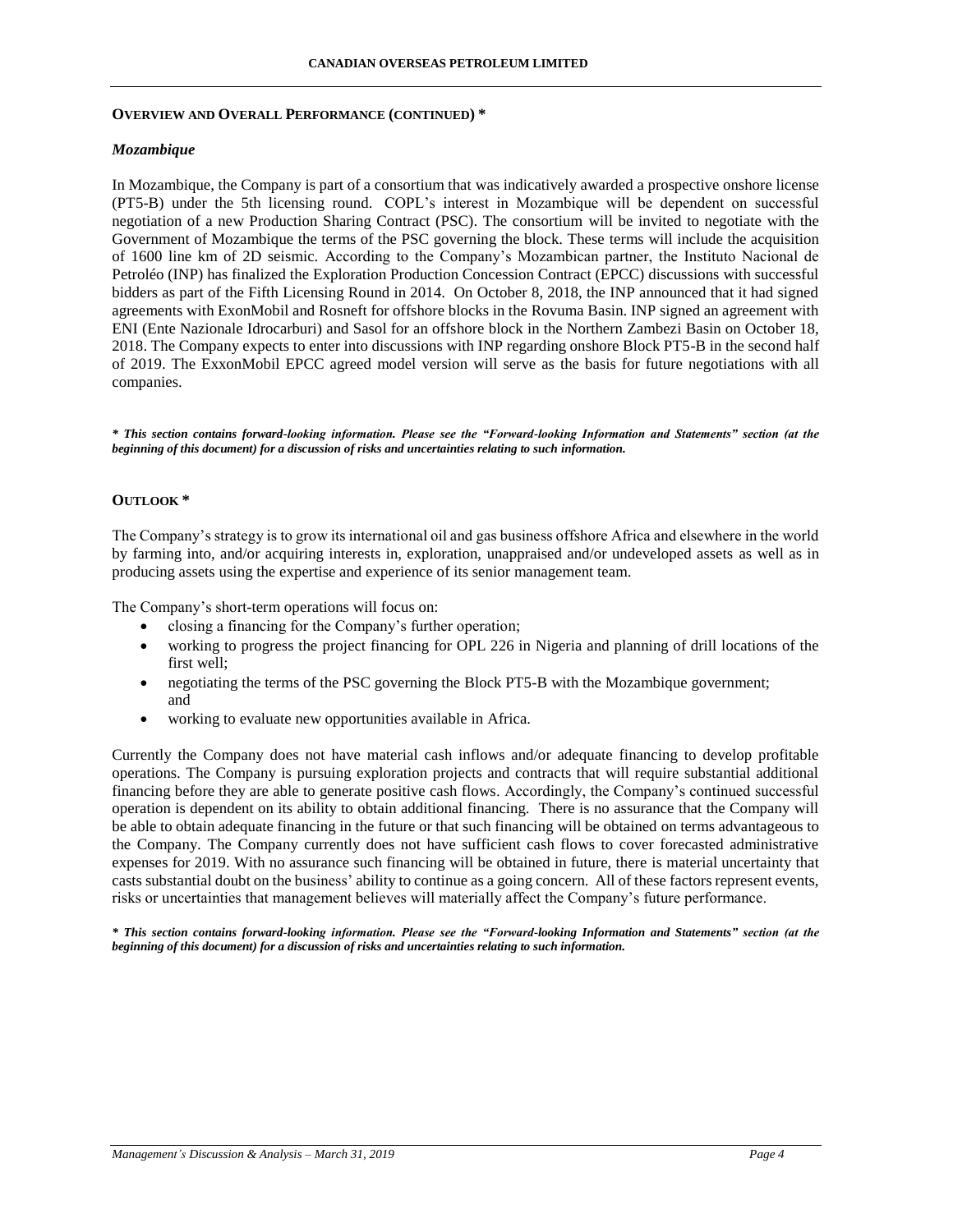#### **FINANCIAL SUMMARY**

General and administrative costs were \$1.2 million for the three months ended March 31, 2019, compared to \$1.3 million for the same period in 2018. There were no pre-license costs incurred for the three months ended March 31, 2019, compared to \$0.3 million for the same period in 2018. Depreciation expenses were \$6,000 for the three months ended March 31, 2019, compared to \$5,000 for the same period in 2018. A foreign exchange gain of \$71,000 was recognized for the three months ended March 31, 2019, compared to a foreign exchange gain of \$51,000 for the same period in 2018. Interest income of \$1,000 was recorded for the three months ended March 31, 2019, compared to \$nil for the same period in 2018. The loss recognized on the Company's investment in ShoreCan was \$1,000 for the three months ended March 31, 2019, compared to \$nil for the same period in 2018. As a result, the Company's net loss amounted to \$1.1 million for the three months ended March 31, 2019, compared to net loss of \$1.5 million for the three months ended March 31, 2018.

As at March 31, 2019, the Company's cash and cash equivalents amounted to \$0.9 million. Cash used in operating activities amounted to \$1.0 million for the three months ended March 31, 2019 compared to \$0.9 million for the same period in 2018. Cash used in investing activities amounted to \$nil for the three months ended March 31, 2019, compared to \$3,000 for the three months ended March 31, 2018.

### **SELECTED QUARTERLY INFORMATION**

#### **DISCUSSION OF OPERATIONS**

The Company has not had significant revenue from operations in either of its last two financial years. The following table summarizes the Company's financial results for the three months ended March 31, 2019 and 2018:

|                                                                    | Three months<br>ended March 31,<br>2019 | Three months<br>ended March 31,<br>2018<br><b>Restated</b> |
|--------------------------------------------------------------------|-----------------------------------------|------------------------------------------------------------|
| $(S 000's)$ except per share                                       |                                         |                                                            |
| Pre-license costs<br>Administrative expenses                       | \$<br>1,191                             | \$<br>321<br>1,254                                         |
| Depreciation<br>Interest income                                    | 6<br>(1)                                | 5                                                          |
| Foreign exchange (gain)<br>Loss on investment in joint venture     | (71)                                    | (51)                                                       |
| Net loss                                                           | 1,126                                   | 1,529                                                      |
| Per share loss (basic and diluted)<br>Outstanding common shares at | \$<br>(0.00)                            | \$<br>(0.00)                                               |
| March 31<br>Weighted average common shares                         | 2,486,752,463                           | 1,523,139,350                                              |
| - basic                                                            | 2,486,752,463                           | 1,523,139,350                                              |
| Cash used in operating activities                                  | \$<br>988                               | 948                                                        |

### *Pre-License Costs*

The \$0.3 million of pre-license costs for the three months ended March 31, 2018 related to an anticipated project in Canada; however, the project was not successful. No pre-license costs were incurred for the three months ended March 31, 2019.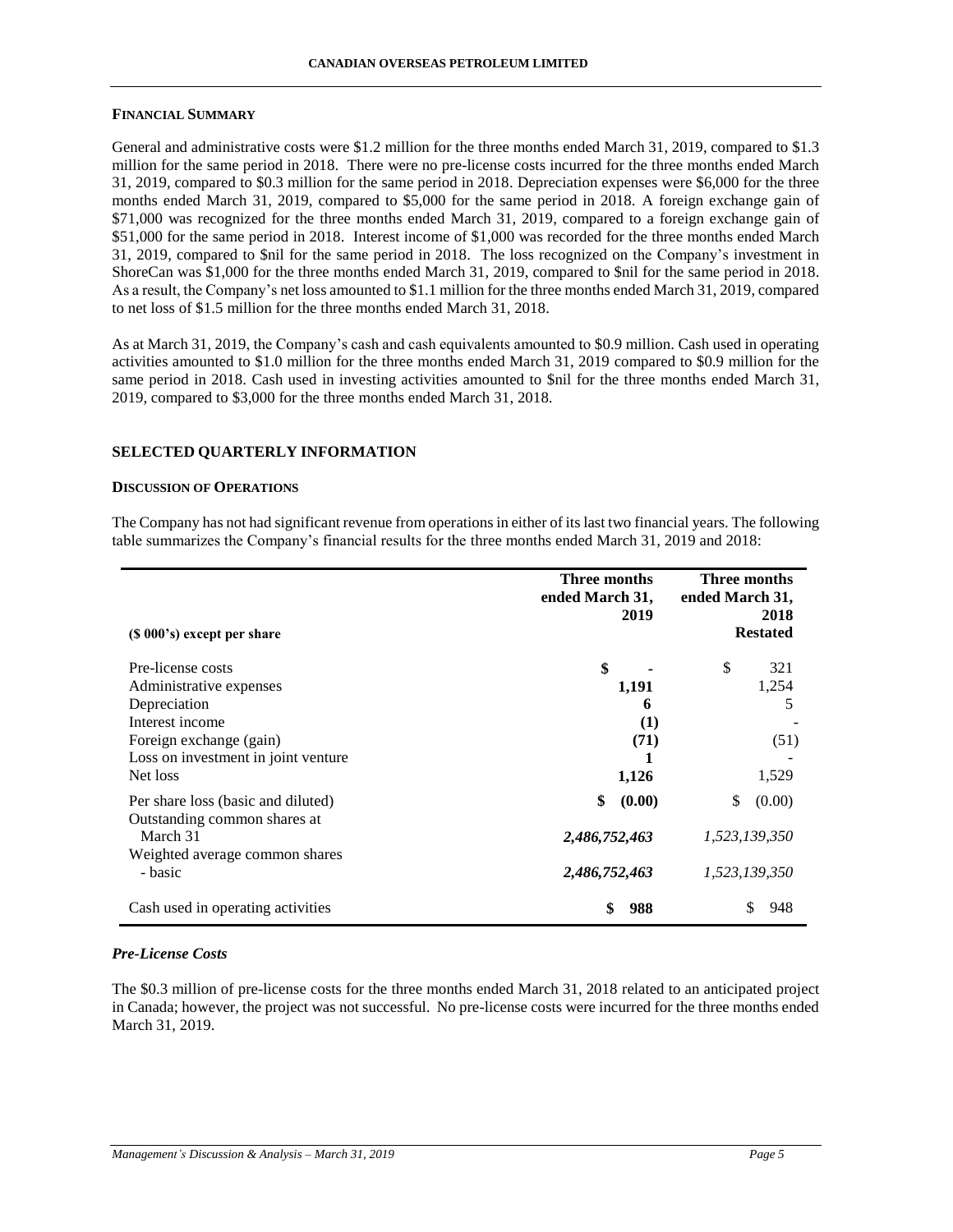# **SELECTED QUARTERLY INFORMATION (CONTINUED)**

### *Administrative Expenses*

A breakdown of administrative expenses is as follows:

|                                                              | Three months<br>ended March 31, ended March 31, |       | Three months |       |
|--------------------------------------------------------------|-------------------------------------------------|-------|--------------|-------|
| (S 000's)                                                    |                                                 | 2019  |              | 2018  |
| Administrative:                                              |                                                 |       |              |       |
| Payroll and related costs                                    | \$                                              | 457   | \$.          | 490   |
| External directors' fees and related costs                   |                                                 | 118   |              | 130   |
| Consulting services                                          |                                                 | 103   |              | 109   |
| Professional services                                        |                                                 | 96    |              | 98    |
| Software licenses and maintenance                            |                                                 | 35    |              | 35    |
| Travel expenses                                              |                                                 | 65    |              | 82    |
| Office expenses                                              |                                                 | 177   |              | 190   |
| Stock exchange, transfer agent and UK regulatory agents fees |                                                 | 81    |              | 55    |
| Other general and administrative                             |                                                 | 59    |              | 65    |
| Total administrative                                         |                                                 | 1,191 |              | 1.254 |

Administrative expenses amounted to \$1.2 million for the three months ended March 31, 2019, compared to \$1.3 million for the same period 2018.

The decrease in administrative expenses of \$0.1 million for the three months ended March 31, 2019, compared to the same period in 2018 resulted mainly from a decrease in payroll and related costs, and travel costs due to lower employment levels in the first quarter of 2019, partially offset by an increase in UK agents fees, as compared to the same period of 2018.

# *Depreciation*

Depreciation of \$6,000 for the three months ended March 31, 2019 (\$5,000 for the same period in 2018) relates to office furniture and equipment and is calculated on a straight line basis over expected useful life.

# *Interest Income*

Interest income earned was \$1,000 for the three months ended March 31, 2019, compared to \$nil for the same period ended March 31, 2018. The interest income relates to interest earned on cash held at banks.

# *Foreign Exchange Gain*

A foreign exchange gain of \$71,000 was recognized for the three months ended March 31, 2019 (compared to a \$51,000 gain for the same period in 2018), which relates mainly to gain on translation of cash and cash equivalents and accounts payable denominated in currencies other than USD.

### *Loss on Investment in Joint Venture*

The Company currently holds a 50% interest in a jointly controlled entity, ShoreCan. For the three months ended March 31, 2019, the Company charged ShoreCan \$0.4 million for management and technical services, which were included in ShoreCan's general and administration expenses for the same period. These amounts of revenue were reversed from the Company's revenue and investment in joint venture.

For the three months ended March 31, 2019, the Company's share in ShoreCan's losses of \$0.5 million (March 31, 2018 - \$0.4 million) exceed the Company's net investment in ShoreCan of \$1,000 for this period (the three months ended March 31, 2018 - \$nil). Accordingly, under the equity method, the loss on investment recognized by the Company amounted to \$1,000 for the three months ended March 31, 2019 (the three months ended March 31, 2018 - \$nil).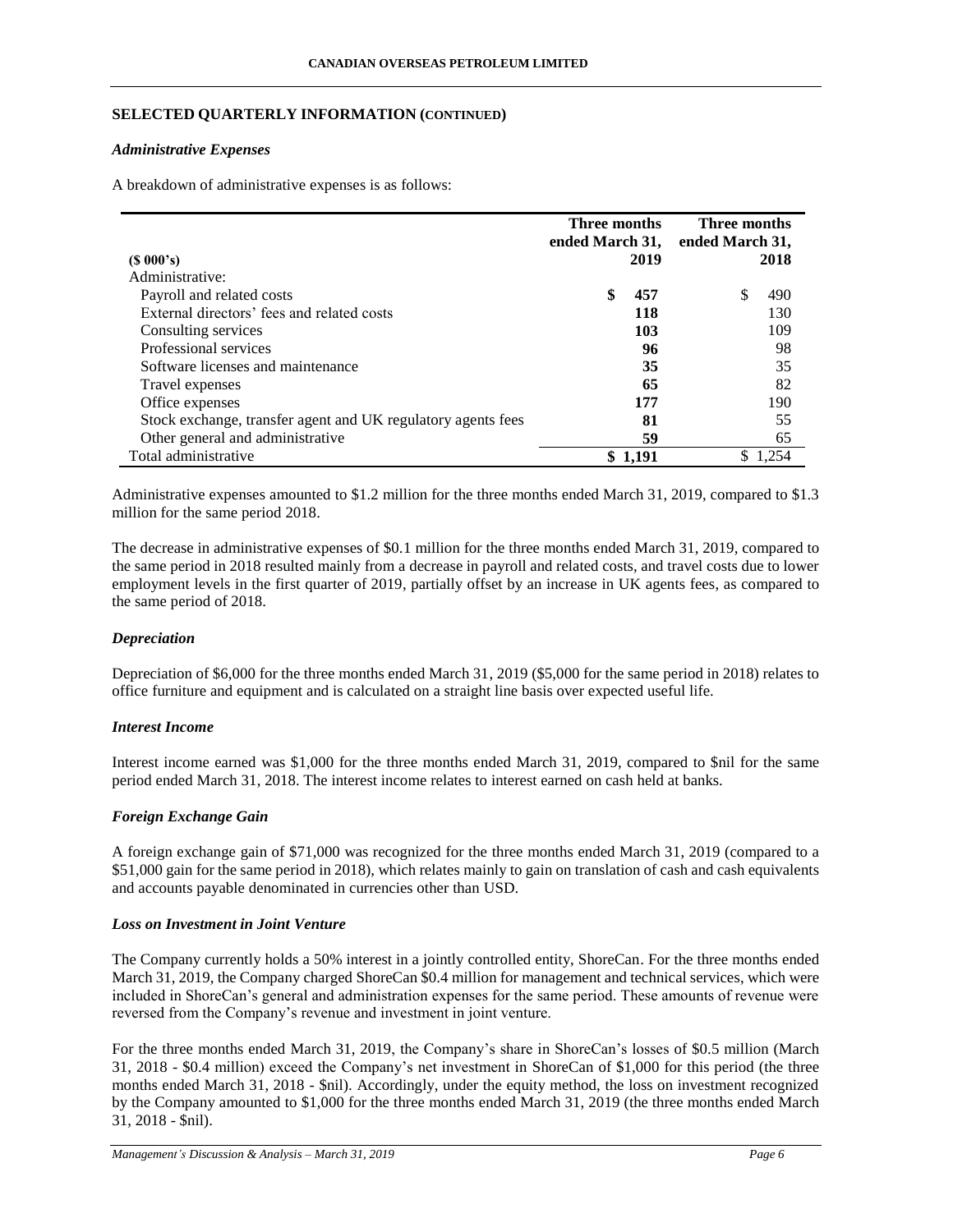# **SELECTED QUARTERLY INFORMATION (CONTINUED)**

### **COMPARATIVE FINANCIAL POSITION ITEMS**

The following table summarizes the Company's financial position as at March 31, 2019 and December 31, 2018:

| $(S 000's)$ except per share | March 31,<br>2019 | December 31,<br>2018 |
|------------------------------|-------------------|----------------------|
| Cash and cash equivalents    | 899               | 1,856<br>\$          |
| Total assets                 | 1.499             | 2.419                |
| Share capital                | (136,942)         | (136,942)            |
| Shareholders' equity         | (914)             | (2,083)              |

Economic and industry factors and their respective impact on the Company for the quarter ended March 31, 2019, are substantially unchanged since the year ended December 31, 2018.

# *Cash and Cash Equivalents*

The decrease in cash and cash equivalents of \$1.0 million during the first three months of 2019 relates mainly to cash utilized in operating activities.

### *Investment in joint venture*

The Company's investment in joint venture, relates to a 50% share of ShoreCan, the jointly controlled entity and represents a 50% share in ShoreCan's assets and liabilities. As the Company's share of ShoreCan's net liabilities exceeded the Company's net interest in ShoreCan as at March 31, 2019, under the equity method, the Company discontinued recognizing its share of future losses and the carrying amount of the investment in the jointly controlled entity was \$nil as at March 31, 2019 (\$nil as at December 31, 2018). Investment in ShoreCan is further discussed in section "Commitments and Contractual Obligations".

# *Total Assets*

Total assets decreased by \$0.9 million from \$2.4 million as at December 31, 2018 to \$1.5 million as at March 31, 2019. This decrease is mainly a result of a decrease in cash and cash equivalents that were utilized in operating activities.

# *Shareholders' Equity*

The decrease in shareholders' equity from \$2.1 million as at December 31, 2018 to \$0.9 million as at March 31, 2019 represents the comprehensive loss incurred for the three months ended March 31, 2019.

As at March 31, 2019 and May 13, 2019 the Company has 2,486,752,463 Common Shares issued and outstanding.

# **SHARE CAPITAL \***

The Company is authorized to issue an unlimited number of common and preferred shares.

As at March 31, 2019, the Company had the following issued and outstanding securities:

- 2,486,752,463 Common Shares;
- 107,731,380 share purchase Warrants issued and outstanding to purchase Common Shares with a weighted average exercise price of \$0.006 per share and a remaining contractual life of two months to seventeen months; and
- 107,405,000 stock options issued and outstanding to purchase Common Shares with a weighted average exercise price of \$0.04 per Common Share and a remaining contractual life of two years and one month to three years and seven months.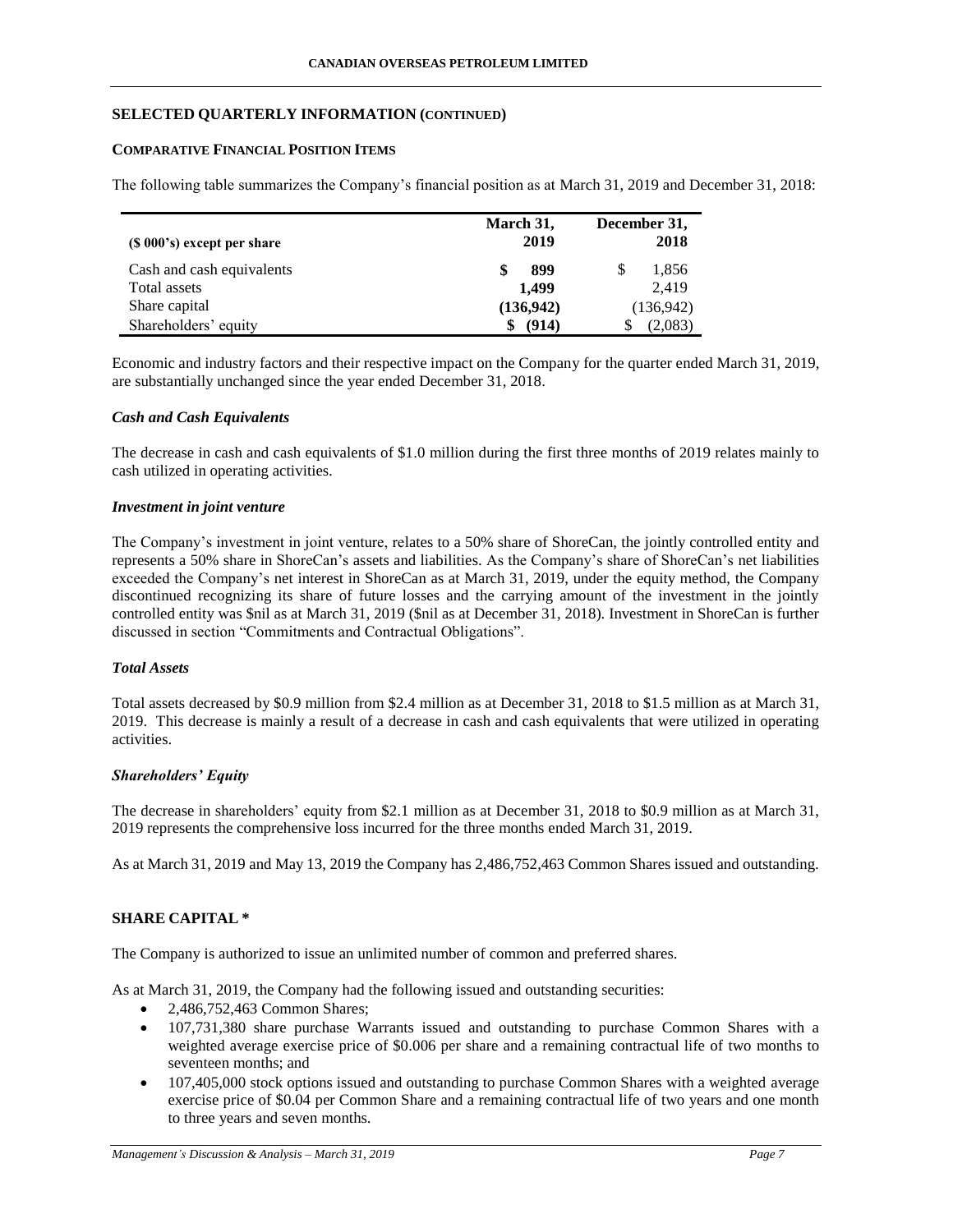#### **SHARE CAPITAL (CONTINUED)\***

During first quarter of 2019, there were no Common Shares issued and/or Warrants issued or exercised. Also, there were no stock options granted, exercised and/or expired and 110,000 stock options were forfeited during the three months ended March 31, 2019.

*\* This section contains forward-looking information. Please see the "Forward-looking Information and Statements" section (at the beginning of this document) for a discussion of risks and uncertainties relating to such information.*

## **SUMMARY OF QUARTERLY RESULTS**

In connection with UK share placings, the Company issues Broker's Warrants (the "Warrants"). The value of the Warrants is determined using Black Scholes and in prior years was recorded as a derivative liability. In fourth quarter of 2018, the Company has reclassified (effective January 1, 2018) the derivative liability related to the Warrants to equity as the Warrants were issued in exchange for services and should be accounted for under IFRS 2. The 2017 amounts have not been restated as the amounts are not material. Under the previous classification, the derivative liability was revalued each reporting period through the income statement as a derivative gain or loss. The change in accounting treatment results in an impact to the statement of loss to account for the derivative gain (a portion of which was attributable to foreign exchange).

The impact of the Warrants reclassification on 2018 quarterly statement of loss is as follows:

|                             | March    | <b>March</b>    | June                           | June                 | September | <b>September</b> |
|-----------------------------|----------|-----------------|--------------------------------|----------------------|-----------|------------------|
| Three months ended          | 31, 2018 | 31, 2018        | 30, 2018                       | 30, 2018             | 30.2018   | 30, 2018         |
| $(S\ 000's)$                | Reported | <b>Restated</b> | Reported                       | <b>Restated</b>      | Reported  | <b>Restated</b>  |
| Pre-license costs           | 321<br>S | \$<br>321       | \$<br>$\overline{\phantom{a}}$ | \$<br>$\blacksquare$ | \$<br>130 | \$<br><b>130</b> |
| Administrative expenses     | 1.254    | 1,254           | 1,197                          | 1,197                | 1.272     | 1,272            |
| Depreciation                | 5        | 5               |                                | 5                    |           | 5                |
| Interest income             |          | ۰               | (6)                            | (6)                  | (3)       | (3)              |
| Derivative gain             | (94)     | ۰               | (34)                           |                      | (130)     |                  |
| exchange<br>Foreign<br>loss |          |                 |                                |                      |           |                  |
| (gain)                      | (42)     | (51)            | 139                            | 149                  | (14)      | (14)             |
| Loss on investment in joint |          |                 |                                |                      |           |                  |
| venture                     |          | ۰               | 13                             | 13                   |           |                  |
| Net loss                    | 1.444    | 1.529           | 1.314                          | 1.358                | 1.260     | 1.390            |

The impact of the Warrants reclassification on financial position as at 2018 quarter-ends is as follows:

| л.                           | March       |   | <b>March</b>    | June        | June            | September   | <b>September</b> |
|------------------------------|-------------|---|-----------------|-------------|-----------------|-------------|------------------|
| As at                        | 31, 2018    |   | 31, 2018        | 30, 2018    | 30, 2018        | 30.2018     | 30, 2018         |
| (S 000's)                    | Reported    |   | <b>Restated</b> | Reported    | <b>Restated</b> | Reported    | <b>Restated</b>  |
| <b>Total Assets</b>          | \$<br>3,642 | S | 3,642           | \$<br>2,223 | \$<br>2,223     | \$<br>3,970 | \$<br>3,970      |
| <b>Current liabilities</b>   | 1,838       |   | 1,838           | 1,594       | 1,594           | 1,300       | 1,300            |
| Derivative liability         | 142         |   |                 | 98          |                 | 71          |                  |
| Shareholders' Equity:        |             |   |                 |             |                 |             |                  |
| Share capital                | 133,650     |   | 133,650         | 133,650     | 133,650         | 136,948     | 136,948          |
| Warrants                     |             |   | 227             |             | 227             |             | 330              |
| Contributed capital reserve  | 50,394      |   | 50.394          | 50.394      | 50.394          | 50.394      | 50,394           |
| Deficit                      | (180,039)   |   | (180, 124)      | (181, 353)  | (181, 482)      | (182, 613)  | (182, 872)       |
| Accumulated other            |             |   |                 |             |                 |             |                  |
| comprehensive loss           | (2,343)     |   | (2,343)         | (2,160)     | (2,160)         | (2,130)     | (2,130)          |
| Total liabilities and equity | 3,642       |   | 3,642           | 2,223       | 2,223           | 3,970       | 3,970            |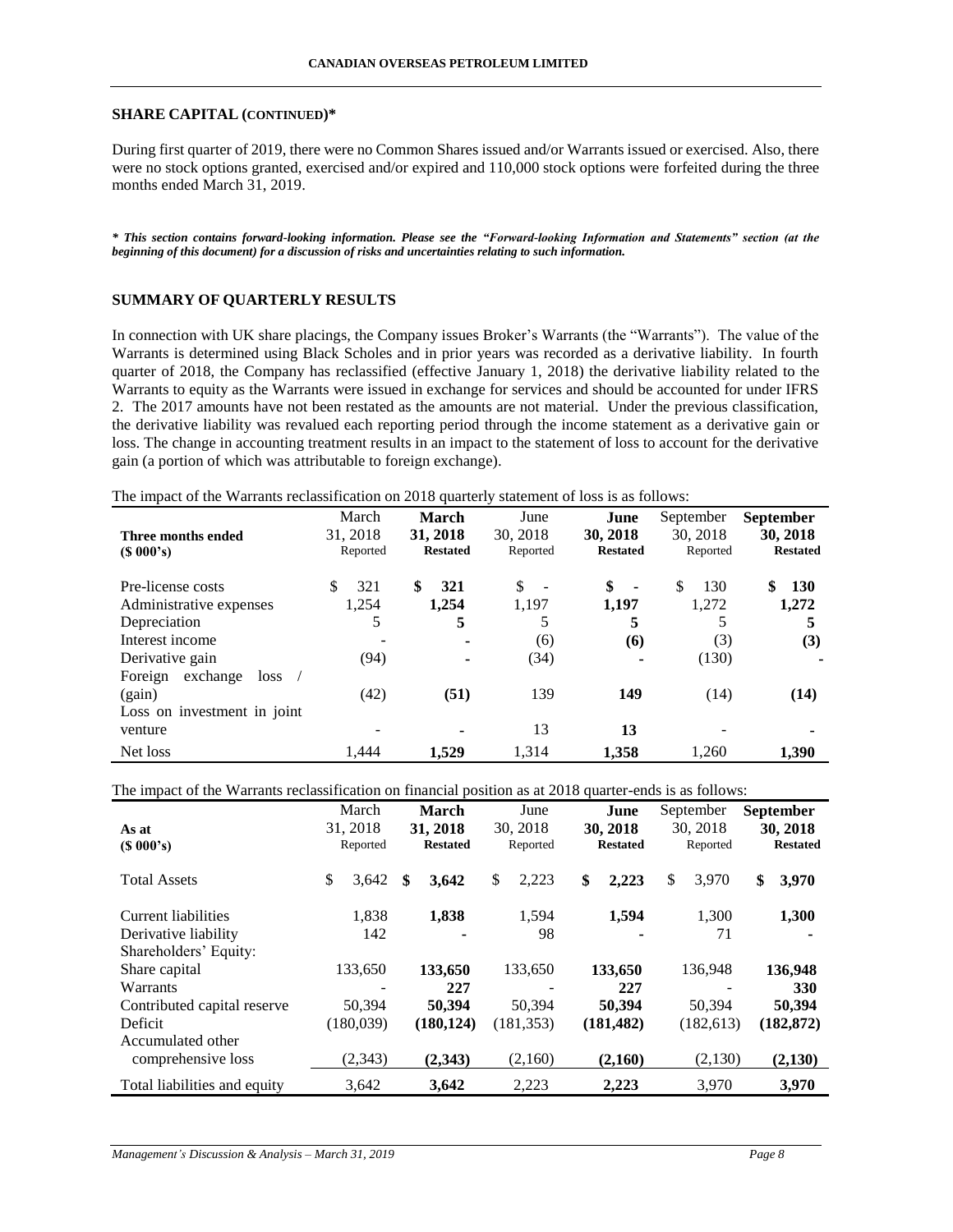# **SUMMARY OF QUARTERLY RESULTS (CONTINUED)**

Eight most recent quarters:

|                                     | <b>March 31, 2019</b> | <b>December 31, 2018</b> | <b>September 30, 2018</b> | June 30, 2018   |
|-------------------------------------|-----------------------|--------------------------|---------------------------|-----------------|
| $(S\ 000's)$                        |                       |                          | <b>Restated</b>           | <b>Restated</b> |
| Revenue                             |                       |                          |                           |                 |
| Interest income                     |                       |                          |                           |                 |
| Net loss                            | 1.126                 | (639)                    | (1.390)                   | (1,358)         |
| Loss per share - basic $\&$ diluted | (0.00)                | (0.00)                   | (0.00)                    | (0.00)          |

|                                     | <b>March 31, 2018</b> | <b>December 31, 2017</b> | <b>September 30, 2017</b> | June 30 2017 |
|-------------------------------------|-----------------------|--------------------------|---------------------------|--------------|
| (S 000's)                           | <b>Restated</b>       |                          |                           |              |
| Revenue                             |                       |                          |                           |              |
| Interest income                     |                       |                          |                           |              |
| <b>Net loss</b>                     | (1.529)               | (1.157)                  | (17.254)                  | (930)        |
| Loss per share - basic $\&$ diluted | (0.00)                | (0.00)                   | (0.01)                    | (0.00)       |

The revenue in all quarters consists of interest income earned on cash balances held at banks.

Significant fluctuations in the Company's quarterly net results during 2018 and 2017 were mainly due to non-cash items recorded during the quarters in respect of E&E derecognition, gain on derecognition of accounts payable, stock-based compensation and changes in derivatives valuation as follows:

|                                 | <b>March 31, 2019</b> | <b>December 31, 2018</b> | <b>September 30, 2018</b> | June 30, 2018   |
|---------------------------------|-----------------------|--------------------------|---------------------------|-----------------|
| $(S\ 000's)$                    |                       |                          | <b>Restated</b>           | <b>Restated</b> |
| Derecognition of E&E assets     |                       |                          |                           |                 |
| Gain on derecognition of        |                       |                          |                           |                 |
| accounts payable                |                       | 744                      |                           |                 |
| <b>Share-based compensation</b> |                       |                          |                           |                 |
| Derivative (loss) / gain        |                       |                          |                           |                 |

|                                 | <b>March 31, 2018</b>    | <b>December 31, 2017</b> | <b>September 30, 2017</b> | <b>June 30 2017</b> |
|---------------------------------|--------------------------|--------------------------|---------------------------|---------------------|
| $(S\ 000's)$                    | <b>Restated</b>          |                          |                           |                     |
| Derecognition of E&E assets     |                          |                          | (15, 642)                 |                     |
| Gain on derecognition of        |                          |                          |                           |                     |
| accounts payable                |                          |                          |                           |                     |
| <b>Share-based compensation</b> | $\overline{\phantom{0}}$ | (283)                    | $\overline{\phantom{0}}$  |                     |
| Derivative (loss) / gain        |                          | 551                      | (485)                     | 103                 |

During the fourth quarter of 2018, the Company recorded a gain on derecognition of a joint venture payable in the amount of \$ 0.7 million related to a former 2011/2012 exploration project in UK. This amount, originally in dispute, was never challenged by the joint venture partner, and the six years statute barred time frame, applicable in the UK, expired in 2018.

In the third quarter of 2017, the Company derecognised the \$15.6 million in respect of its project in Liberia as the LB-13 exploration license was surrendered. There were no E&E write-offs recorded in other quarters under review.

The stock-based compensation was recognized in fourth quarter of 2017, in respect of stock options granted during that period.

Derivative gain and loss in 2017 quarters represented a change in valuation of the Company's Broker's Warrants that were recognized as derivative financial instruments. In 2018, the Company reclassified the value of those Warrants to equity; accordingly there were no derivative gain/losses recognized in 2018.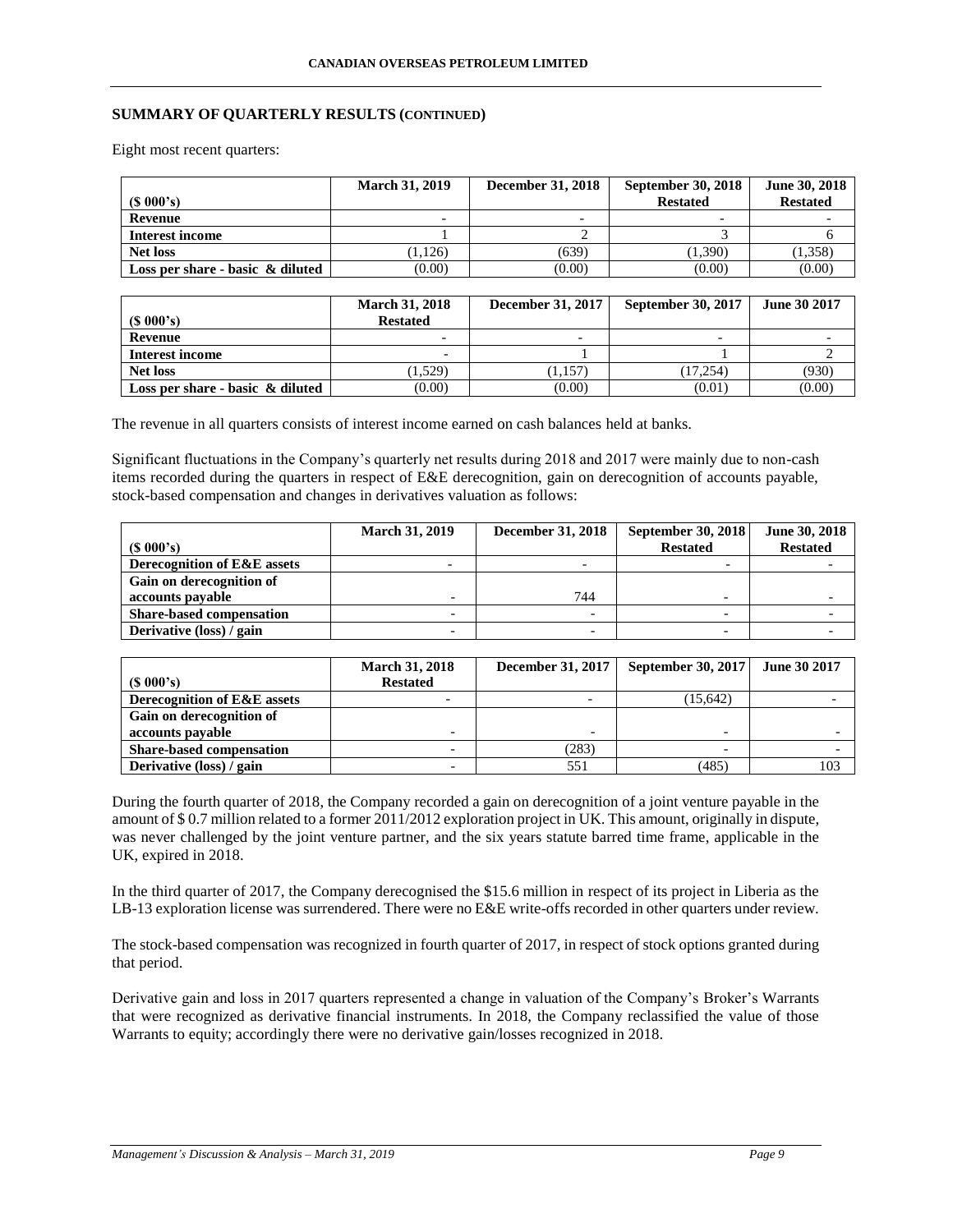## **SUMMARY OF QUARTERLY RESULTS (CONTINUED)**

Quarterly administrative expenses were \$1.3 million for the first and third quarter of 2018 compared to \$1.2 million for the first quarter of 2019, second and fourth quarter of 2018 and third quarter of 2017, \$1.1 million for the second and fourth quarter of 2017. The administrative expenses are presented net of costs allocated to exploration projects – there was no such allocation in 2019 or 2018 as compared to \$33,000 - \$79,000 of administrative costs allocated to projects during 2017 quarters under review. Accordingly, total administrative cost (before any allocation) remained fairly stable at a level of \$1.1-\$1.3 million per quarter.

# **FINANCIAL INSTRUMENTS\***

The Company's financial instruments consist of cash, short-term deposits, credit card deposits, accounts receivable, as well as accounts payable and accrued liabilities. It is management's opinion that the Company is not currently exposed to significant interest and/or credit risks arising from these financial instruments and that the fair value of these financial instruments approximates their carrying value.

To mitigate a portion of foreign exchange risk exposure and to the extent it is feasible, the Company keeps its funds in currencies applicable to its known short-term commitments. No assurance can be given that such management of risk exposure will offset and/or eliminate the foreign exchange loss/gain fluctuations.

*\* This section contains forward-looking information. Please see the "Forward-looking Information and Statements" section (at the beginning of this document) for a discussion of risks and uncertainties relating to such information.*

# **COMMITMENTS AND CONTRACTUAL OBLIGATIONS\***

As at March 31, 2019, the Company has the following commitments:

|              | Total | Less than | <b>One to Three</b> | <b>Four</b> to           | <b>After Five</b> |
|--------------|-------|-----------|---------------------|--------------------------|-------------------|
| In $$000's$  |       | One Year  | Years               | <b>Five Years</b>        | <b>Years</b>      |
| Office lease | \$288 | 288       | -                   | $\overline{\phantom{0}}$ | <b>COL</b>        |

The Company is committed under an operating lease agreement for the rental of office space in Calgary, Canada. The approximate total lease payments total \$0.3 million and are payable over the next seven months.

# *ShoreCan's Commitments*

The Company currently holds a 50% interest in a jointly controlled entity, ShoreCan, focusing on acquisitions of upstream oil and gas exploration, development and producing assets in Africa. The determination of ShoreCan as a joint venture was based on ShoreCan's structure through a separate legal entity whereby neither the legal form nor the contractual arrangement give the owners rights to the assets and obligations for the liabilities within the normal course of business, nor does it give rights to the economic benefits of the assets or responsibility for settling liabilities associated with the arrangement.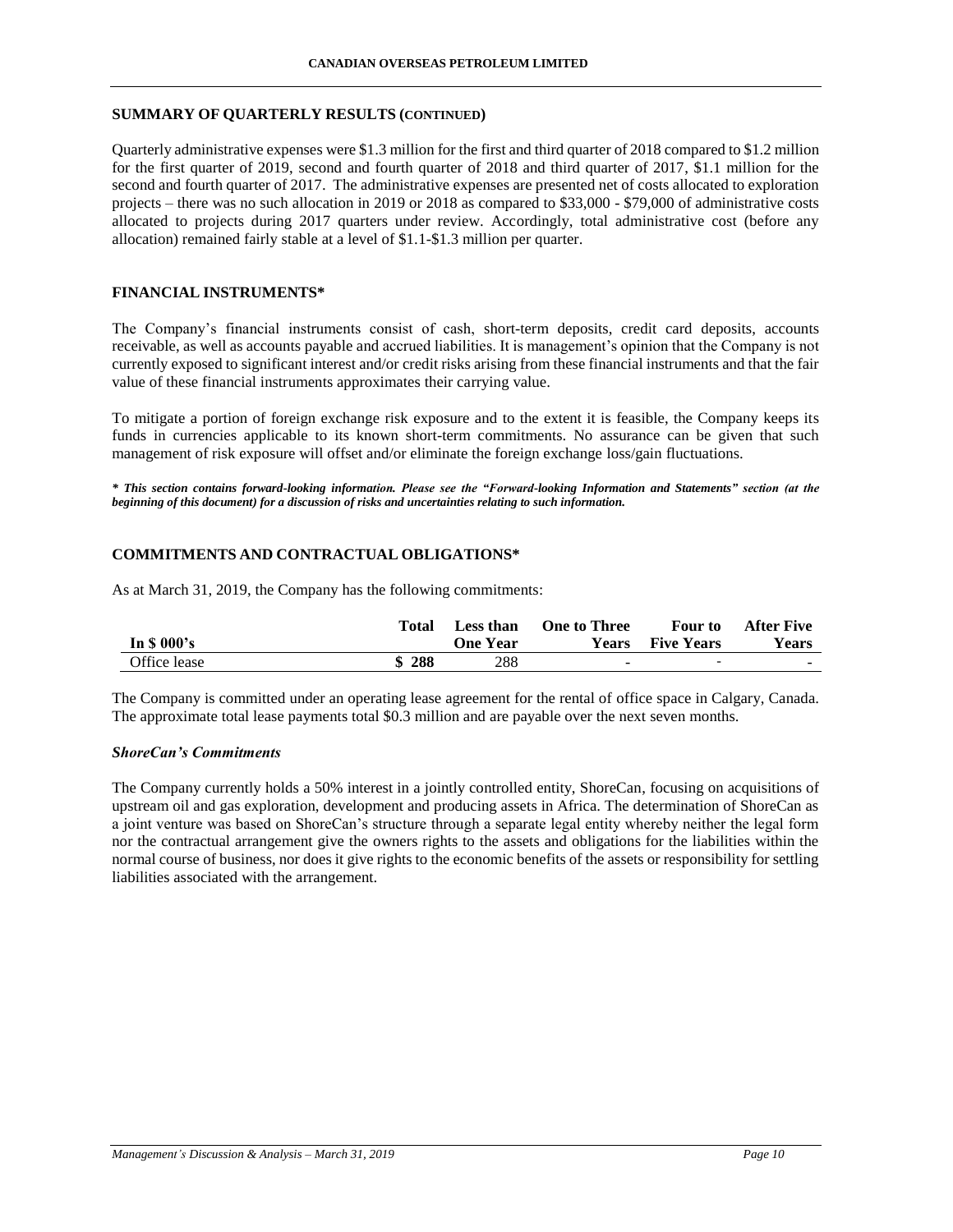# **COMMITMENTS AND CONTRACTUAL OBLIGATIONS (CONTINUED)\***

### *ShoreCan's Commitments (continued)*

The Company and its joint venture partner signed a funding agreement, effective October 24, 2014 (the "Funding Agreement") providing financial support as needed in proportion to its interest (50% each) in ShoreCan for ShoreCan's expenses and obligations. The Funding Agreement does not impose any guarantees from the Company and/or its joint venture partner. Amounts advanced to ShoreCan under the terms of the Funding Agreement are unsecured and payable on or before October 24, 2020 contingent upon ShoreCan generating its own cashflows. Interest is charged monthly at an annual rate of 3.0% above 12 month USD LIBOR.

From time to time the Company or its joint venture partner pay for ShoreCan's general and administrative expenses on behalf of the other partner. As at March 31, 2019, the Company had a receivable from its joint venture partner in respect of overpaid ShoreCan expenses of \$0.2 million (\$0.2 million as at December 31, 2018) that is recorded as a long term receivable.

On September 13, 2016, ShoreCan closed an acquisition of 80% of the issued share capital of Essar Exploration and Production Limited (Nigeria) ("Essar Nigeria"), a company which sole asset is a 100% interest in exploration license OPL 226 located in offshore Nigeria. ShoreCan paid a cash consideration of \$0.25 million and as part of the shareholder agreement, ShoreCan has agreed to cover the funding of Essar Nigeria's operations. As a party to a Production Sharing Contract ("PSC") signed with NNPC for OPL 226, Essar Nigeria is required to seek NNPC's consent for the transaction. The respective application has been made and the parties to the transaction are awaiting NNPC's reply.

In addition, ShoreCan has committed to invest up to a maximum of \$80 million into Essar Nigeria in the form of an interest-free shareholder loan. The funds will be used for Essar Nigeria operations and in particular, to cover work program obligations, including the costs of drilling one well under Phase-1 of the PSC. On October 2, 2018, NNPC granted a conditional approval of a twenty four months extension for the Phase-1 exploration period until October 1, 2020. The extension is subject to certain conditions, including submission of a Performance Bond of \$7 million that is required further to the PSC, to cover the Phase-1 exploration period work program at OPL 226. ShoreCan will provide security for the Performance Bond underwritten by a Nigerian Bank as required to be provided by Essar Nigeria.

In 2017, three ShoreCan representatives were appointed Directors of Essar Nigeria, gaining a majority on the Essar Nigeria board and legal control over Essar Nigeria. ShoreCan has assessed that the transaction does not meet criteria of a business acquisition as Essar Nigeria is in exploration/development stage. ShoreCan assessed the investment based on the fair values of Essar Nigeria's assets and liabilities upon obtaining control over Essar Nigeria. ShoreCan estimated a fair value of the Essar Nigeria loan to its previous parent at \$6 million (as compared to the loan face value of \$62.7 million as presented in Essar Nigeria audited financial statements as at December 31, 2016) as the shareholding agreement with Essar Nigeria provides for the repayment of this loan from anticipated future production. The loan is an interest free shareholder loan. A non-controlling interest ("NCI"), was recognized at the NCI proportionate share of net assets acquired.

ShoreCan and Essar Exploration and Production Limited, Mauritius ("Essar Mauritius"), the company that owns 20% of Essar Nigeria shares, are currently in dispute about whether the other party is in compliance with its obligations under the Essar Nigeria Shareholders Agreement. Essar Mauritius asserted that ShoreCan has not commenced funding of the US\$80 million agreed cumulative funding in Essar Nigeria. ShoreCan has denied the claim and produced evidence of substantial expenditure to date. ShoreCan also alleged that any delay in securing mainstream long-term project funding is due in part to the failures of Essar Mauritius to comply with its obligations under the Essar Nigeria Shareholders Agreement. The Essar Nigeria Shareholders Agreement contains a dispute resolution process which ShoreCan has sought unsuccessfully to invoke. As at the date hereof, Essar Mauritius has not sought to terminate the Essar Nigeria Shareholders Agreement and no formal proceedings have been commenced by either party. As such, there has been no quantifiable impact to the Company's working capital or its operations. ShoreCan will vigorously contest any action by Essar Mauritius to terminate the Essar Nigeria Shareholders Agreement in the English courts which have jurisdiction over any formal dispute. The directors are of the belief that ShoreCan has several valid defences and counterclaims to any such action.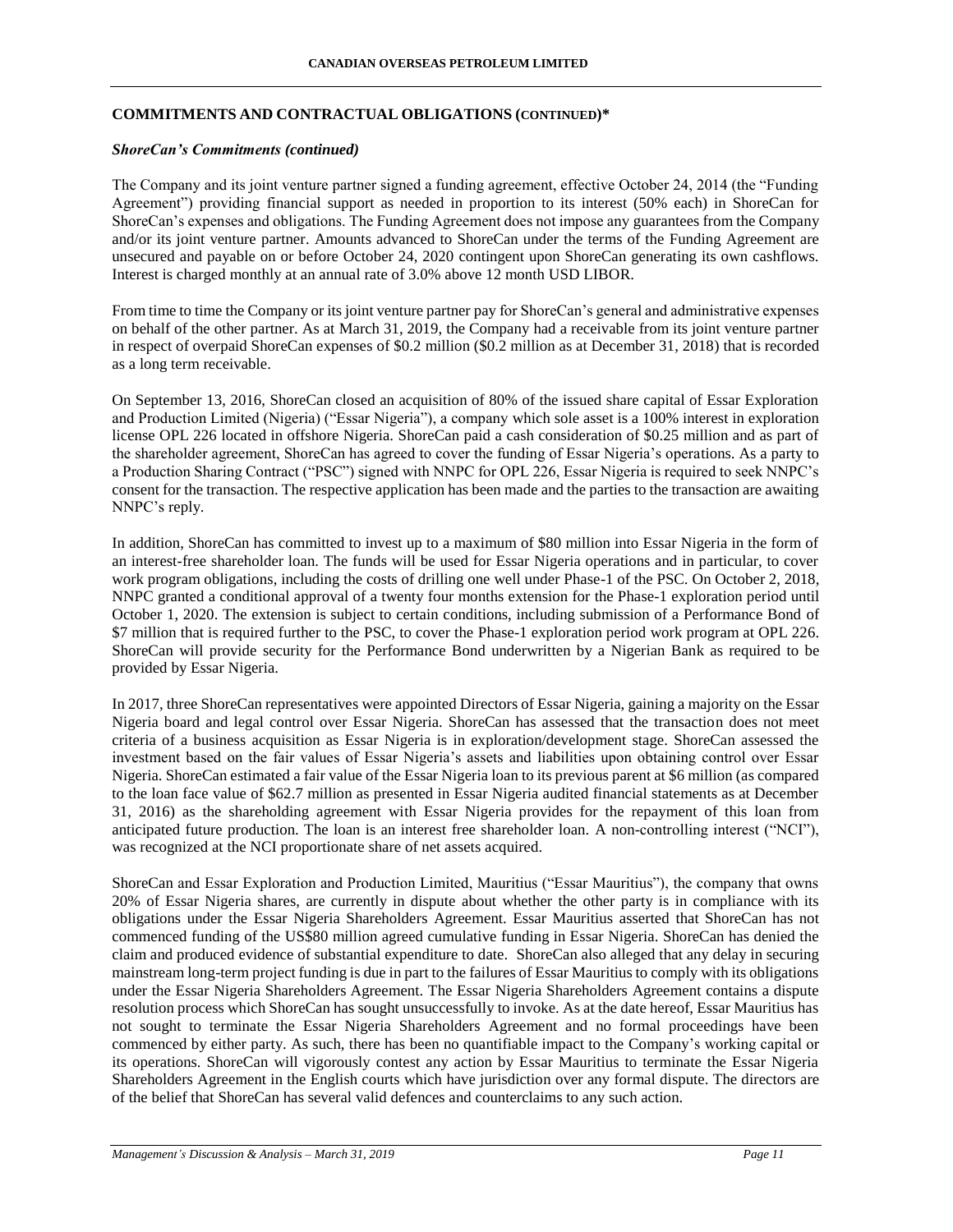#### **CANADIAN OVERSEAS PETROLEUM LIMITED**

### **COMMITMENTS AND CONTRACTUAL OBLIGATIONS (CONTINUED)\***

### *ShoreCan's Commitments (continued)*

Summarized unaudited consolidated statements of ShoreCan as at March 31, 2019 and results for the three months ended March 31, 2019 are presented in the Note 3 accompanying the Company's unaudited condensed consolidated financial statements as at March 31, 2019.

## *Essar Nigeria – Agamore Farm In*

In 2010, Essar Nigeria entered into a Farm In Agreement (the "Farm In Agreement") with Agamore Energy Limited ("Agamore"), a private Nigerian company. Under the terms of the Agreement, Agamore was to receive a 37% participating interest in OPL 226 in return for the provision of certain services. Approval was sought from the Nigerian authorities for the transfer of the 37% interest to Agamore but it was declined on two occasions, given that: (i) Agamore did not provide the services to Essar Nigeria; and (ii) Essar Nigeria formed the view that Agamore was in material breach of the Farm-In Agreement. In March 2017, by way of written resolution, the directors of Essar Nigeria resolved to give to Agamore a formal notice of termination of the Farm-In Agreement.

On May 7, 2018, Essar Nigeria received information that, notwithstanding that the Farm-In Agreement provided for disputes to be pursued by way of arbitration held in London, Agamore had brought an action in the Nigerian courts against Essar Nigeria, ShoreCan (including two of ShoreCan's directors), the NNPC and the Nigerian Department of Petroleum Resources ("DPR"). In the summons filed, Agamore sought various declaratory orders and injunctions but did not seek any financial quantum of damages other than for costs incurred in relation to the litigation. Accordingly, the potential claim cannot be quantified. Essar Nigeria, ShoreCan and the Company consider the action to be without merit.

The claim was initially heard on June 5, 2018 where Agamore failed to appear. The claim was continued on June 29, 2018 where Agamore appeared but the case was again extended to September 5, 2018 as the judge noted a technical failure on part of Agamore to serve the action properly on one or more of the defendants. The NNPC and DPR have requested ShoreCan's lawyers represent them to seek dismissal of the action. On September 25, 2018, the case was again called in court with the objecting to Shorecan's lawyers representing the NNPC and DPR and also with a motion to enjoin Canadian Overseas Petroleum Limited and the third Shorecan director of Essar Nigeria to the action. The case was continued to December 17, 2018 for the hearing of the motions including those recently enrolled. On March 7, 2019, the Court heard an application filed by Agamore's lawyers to disqualify the barrister from representing the fourth and fifth defendants. Counsel for ShoreCan responded claiming the motion had no evidential basis. The Court refused such disqualification during the hearing held on April 17, 2019. The defendants' objection to jurisdiction was adjourned to May 23, 2019. With all defendants including the Nigerian governmental agencies considering the action to be ill-founded, Essar Nigeria remains confident that the action will be dismissed in due course.

As at the date of filing this MD&A, COPL has not provided any guarantee in respect of obligations, commitments and/or losses of either ShoreCan or Essar Nigeria.

*\* This section contains forward-looking information. Please see the "Forward-looking Information and Statements" section (at the beginning of this document) for a discussion of risks and uncertainties relating to such information.*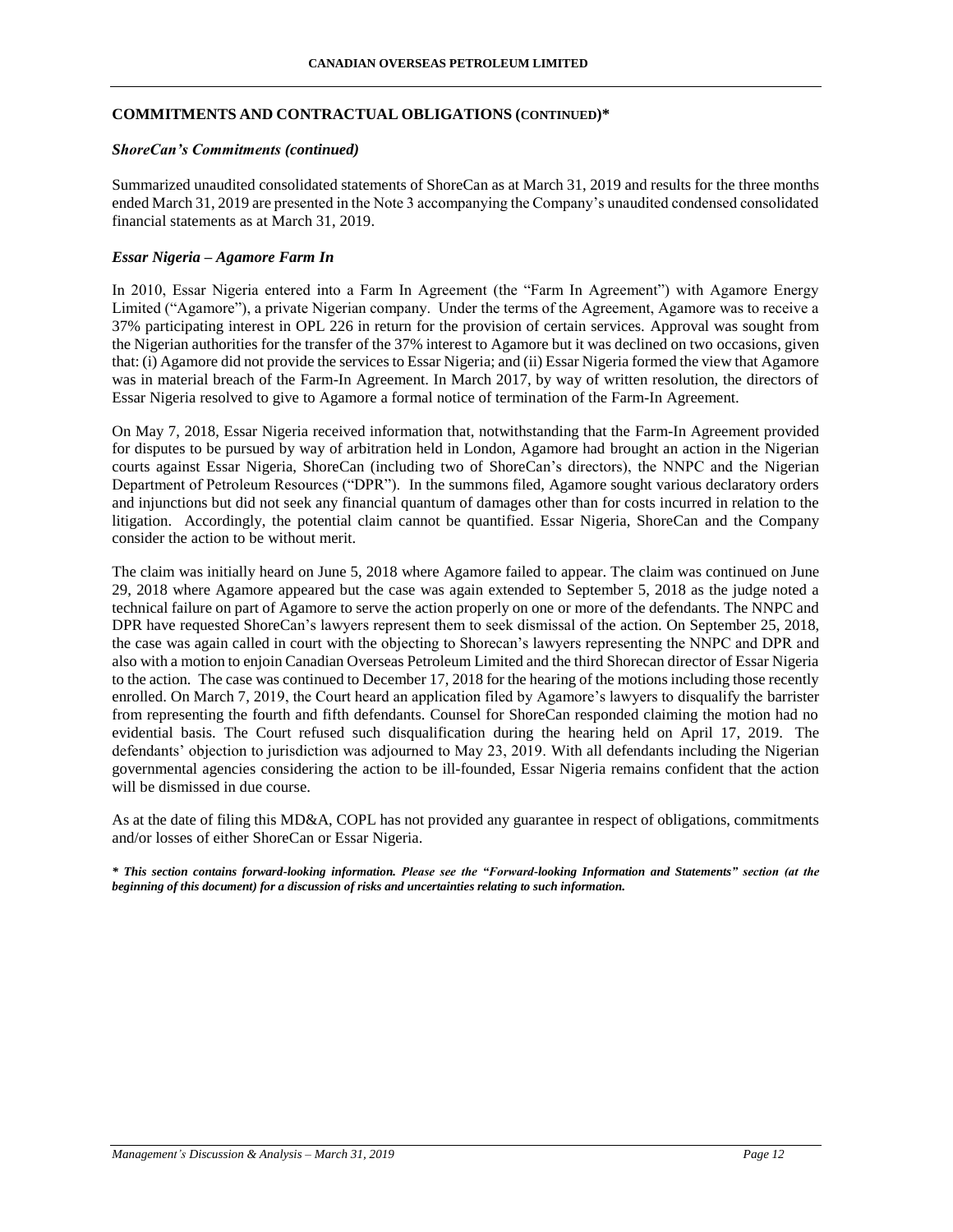# **LIQUIDITY AND CAPITAL RESOURCES AND GOING CONCERN \***

As of March 31, 2019, the Company had working capital of approximately \$0.7 million, cash and cash equivalents of \$0.9 million and shareholders' equity of \$0.9 million.

For the three months ended March 31, 2019, the Company's cash used in operating activities amounted to \$1.0 million (compared to \$0.9 million for the three months ended March 31, 2018) and cash used in investing activities amounted to \$nil for the three months ended March 31, 2018 (compared to \$3,000 for the same period in 2018).

The Company currently does not have sufficient working capital to cover forecasted administrative expenses for 2019. The Company does not have material cash inflows and/or adequate financing to develop profitable operations. The Company is pursuing exploration projects that, if successful, will require substantial additional financing before they are able to generate positive cash flows. Accordingly, the Company's planned growth and future development activities are dependent on its ability to obtain additional financing. There is no assurance that the Company will be able to obtain adequate financing in the future or that such financing will be obtained on terms advantageous to the Company.

*\* This section contains forward-looking information. Please see the "Forward-looking Information and Statements" section (at the beginning of this document) for a discussion of risks and uncertainties relating to such information.*

# **ACCOUNTING PRONOUNCEMENTS**

### *Critical Accounting Estimates*

The preparation of the financial statements in accordance with IFRS requires the Company to make estimates, assumptions and judgements in applying the Company's accounting policies and practices, which may have a significant impact on the financial results reported by the Company. Actual results could differ from estimated amounts, and those differences may be material. A comprehensive discussion of the Company's significant policies and critical accounting estimates is contained in the audited consolidated financial statements for the years ended December 31, 2018 and 2017.

## *Adoption of IFRS 16 - "Leases"*

On January 1, 2019, the Company adopted IFRS 16 "Leases", which replaced IAS 17 "Leases". IFRS 16 eliminates the distinction between operating and financing leases and provides a single lessee accounting model that requires the lessee to recognize assets and liabilities for all leases on its balance sheet. Under IFRS 16, lessees must recognize a lease liability and a right-of-use asset for virtually all lease contracts. An optional exemption to recognize certain short-term leases and leases of low value can be applied by lessees. Leases to explore for or use oil or natural gas are specifically excluded from the scope of IFRS 16. For the lessor, the accounting remains essentially unchanged. The Company has used the following practical expedient as permitted by the standard:

Exemption for short-term leases that have a remaining lease term of less than 12 months as at January 1, 2019 and low value leases.

The adoption of IFRS 16 had no material impact on the Company's condensed interim consolidated financial statements.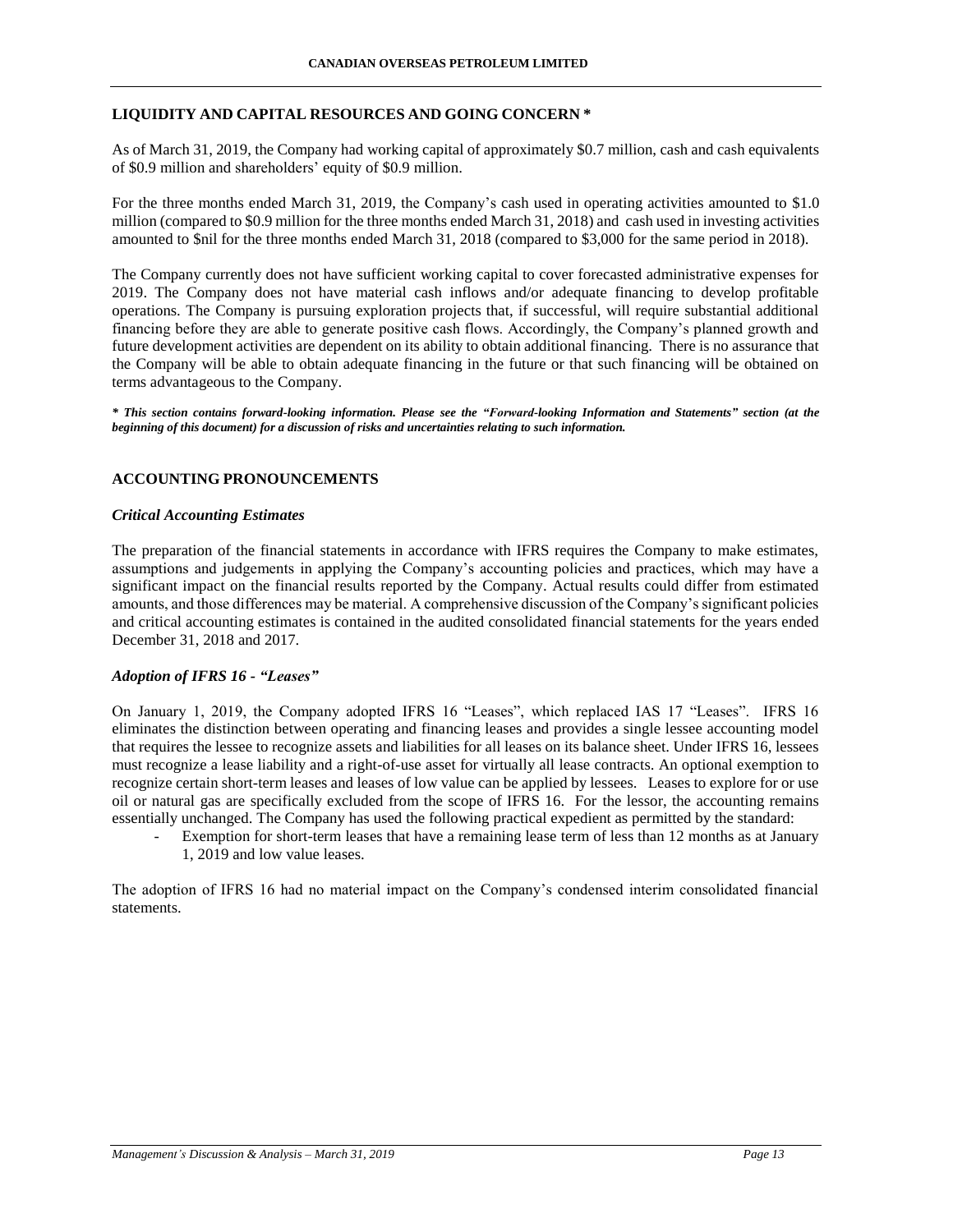### **DISCLOSURE CONTROLS AND PROCEDURES**

The Company's Chief Executive Officer and Chief Financial Officer have designed disclosure controls and procedures ("DC&P"), or caused it to be designed under their supervision, to provide reasonable assurance that material information relating to the Company is made known to them by others, particularly during the period in which the annual filings are being prepared, and information required to be disclosed by the Company in its annual filings, interim filings or other reports filed or submitted by it under securities legislation is recorded, processed, summarized and reported within the time periods specified in securities legislation. Management of COPL, including the Chief Executive Officer and Chief Financial Officer evaluate the effectiveness of the Company's DC&P annually.

### **INTERNAL CONTROLS OVER FINANCIAL REPORTING**

The Company's Chief Executive Officer and Chief Financial Officer are responsible for establishing and maintaining internal control over financial reporting ("ICFR"). They have designed ICFR, or caused it to be designed under their supervision, to provide reasonable assurance regarding the reliability of financial reporting and the preparation of financial statements for external purposes in accordance with IFRS. The control framework the Company's officers used to design the Company's ICFR is the Internal Control – Integrated Framework issued by the Committee of Sponsoring Organizations.

No material changes in the Company's ICFR were identified during the three month period ended March 31, 2019, that have materially affected, or are reasonably likely to materially affect the Company's ICFR.

It should be noted that a control system, including the Company's disclosure and internal controls procedures, no matter how well conceived, can provide only reasonable, but not absolute, assurance that the objectives of the control system will be met and it should not be expected the disclosure and internal control procedures will prevent all errors or fraud. In reaching a reasonable level of assurance, management necessarily is required to apply its judgment in evaluating the cost/benefit relationship of possible controls and procedures.